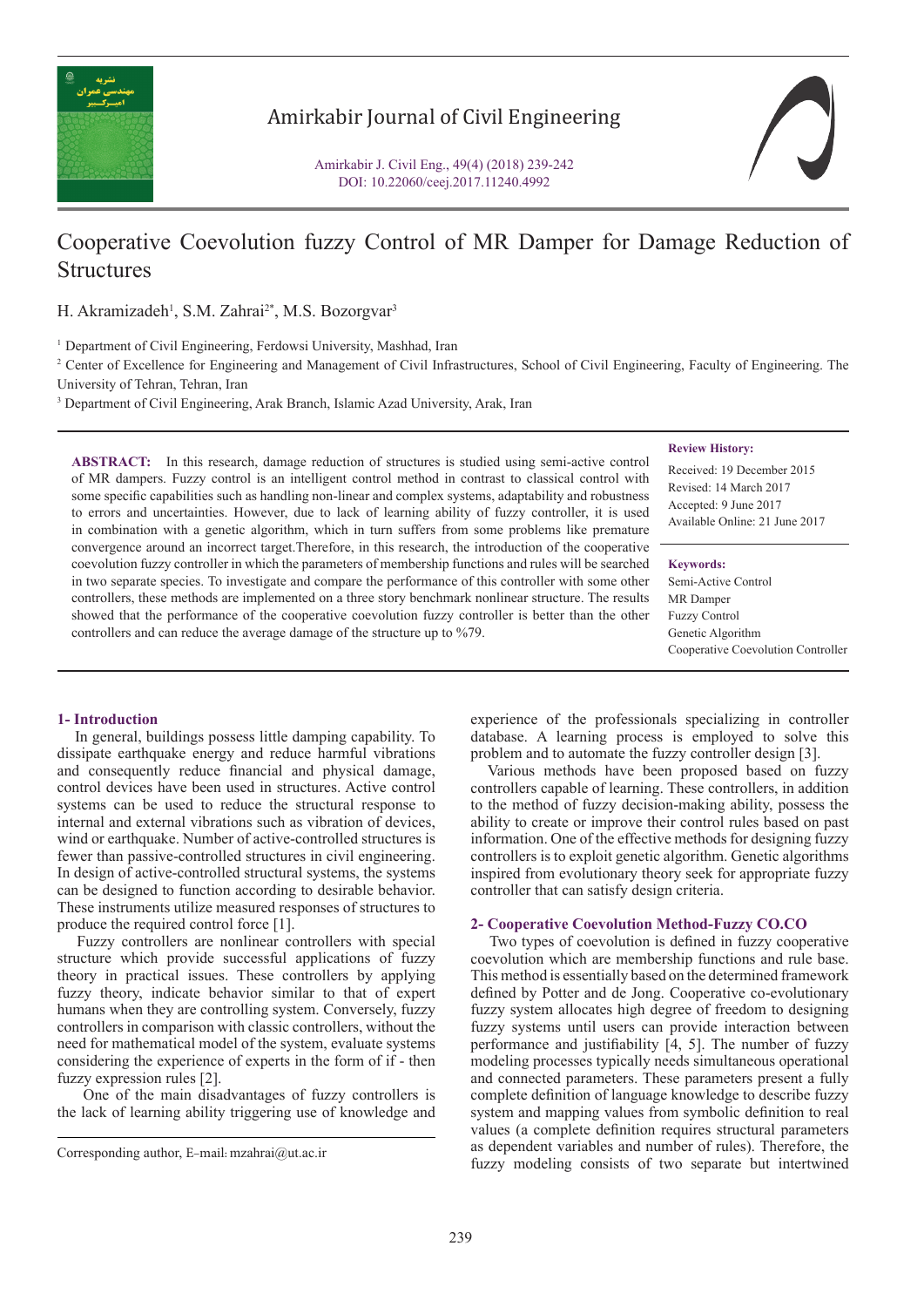processes: (1) Seeking for membership functions as fuzzy variables (functional parameters) and (2) seeking for rules (connected parameters) used to derive.

 In this paper, target function for fuzzy cooperative coevolution modeling is to minimize the damage in structures. Also, damage control has been conducted based on Park and Ang's damage index while the controller has been designed to reduce this index [6]. In order to assess the introduced controller in this paper, a nonlinear structure under earthquakes has been introduced to check the structural control. This structure has been designed for Los Angeles California region meeting all related seismic standard criteria. Figure 1 shows the case study structure which uses MR damper for structural control. For this purpose, one damper is installed on each floor of the building and they are controlled in turn by a fuzzy controller. The first, second and third floor of the structure are equipped with sensors to measure accelerations [7-9].



**Figure 1. Benchmark frame for consideration in this study**

 Effect of fuzzy controller in reducing roof displacement in comparison with that of uncontrolled statue has been indicated in Figure 2 where fuzzy cooperative coevolution controller causes considerable decrease in permanent deflection. Ratio of structural damage in controlled mode to uncontrolled mode has been presented in Table 1 to examine the performance of the controller.



**Figure 2. Effect of Fuzzy logic controller cooperative evolutionary in reducing structural roof displacement**

### **3- Conclusion**

 In this paper, control of structural damage through semiactive control on MR damper by cooperative evolutionary fuzzy controller was studied. Based on obtained results, cooperative evolutionary fuzzy controller caused remarkable decrease in structural damage such that amounts of structural damage under the El Centro earthquake with 0.5 and 1.5 scales, the Haicheng earthquake with 0.5, 1 and 1.5 scales and the Northridge earthquake with o.5 scale reduced to zero. Also structural damage under the El Centro earthquake with 1.5 scale, the Northridge earthquake with 1.0 and the Kobe earthquakes with 0.5 and 1.0 scales reduced respectively 51.7, 42.1, 38.8 and 37.7%. Co-evolutionary fuzzy controller also substantially decreases the amount of permanent deformation of the structure.

 Comparison of the evolution of the fuzzy controller with other controllers examined in this study showed that the studied controllers significantly reduce the damage.

| Earthquake | Intensity | Damage uncontrolled | <b>Fuzzy CoCo</b> |          | Percent<br>Decrease |
|------------|-----------|---------------------|-------------------|----------|---------------------|
|            |           |                     | controlled        | Ratio    |                     |
| EL Centro  | 0.5       | 0.11                | $\Omega$          | $\theta$ | 100                 |
|            |           | 0.1666              | $\Omega$          | $\Omega$ | 100                 |
|            | 1.5       | 0.2318              | 0.1119            | 0.483    | 51.7                |
| Hachinohe  | 0.5       | $\theta$            | $\Omega$          | $\theta$ | 100                 |
|            |           | 0.1586              | $\Omega$          | $\Omega$ | 100                 |
|            | 1.5       | 0.2458              | $\Omega$          | $\theta$ | 100                 |
| Kobe       | 0.5       | 0.2131              | 0.1304            | 0.612    | 38.8                |
|            |           | 0.4264              | 0.2656            | 0.623    | 37.7                |
| Northridge | 0.5       | 0.2577              | 0                 | $\theta$ | 100                 |
|            |           | 0.3794              | 0.2196            | 0.579    | 42.1                |

#### **Table 1. Damage ratio comparison under different earthquakes**